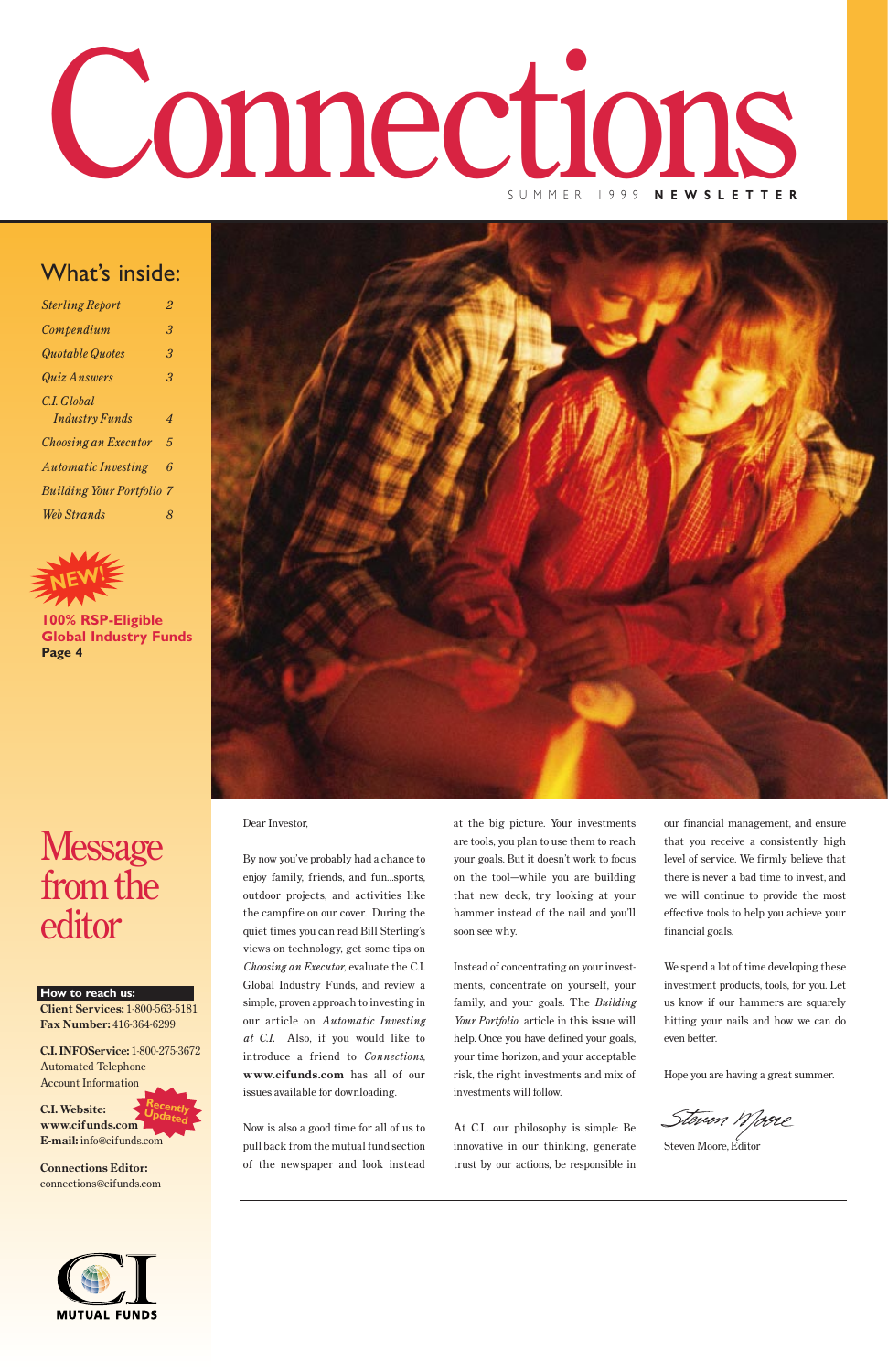The world's numerati have long been fascinated by the awesome power of exponential growth. When someone asked Albert Einstein what he considered mankind's most powerful discovery, for example, Einstein replied without hesitation: "Compound interest". This is highly relevant to businessmen and investors who are taking serious notice of the technology revolution.

Exponential trends can be as initially deceptive as they are powerful. In the early stages of an exponential growth trend, the doubling process may appear to be of little consequence. But once the trend reaches an inflection point known as the knee of the curve, it explodes with astounding power. Perhaps this is why the well-known author and futurist, Arthur C. Clarke, once noted that people exaggerate the short-run impacts of technical change and underestimate the long-run impacts.

#### **Thinking Machines**

It is our view that the technology revolution is fundamentally underhyped. This is especially true if one looks ahead over the next several decades. We will focus on just one aspect of the technology revolution, the computing revolution, to make this point. To do so, we draw heavily on musings by artificial intelligence pioneer Ray Kurzweil found in his current book, *The Age of Spiritual Machines*.

Kurzweil starts by observing that there have been about 32 doublings of speed and capacity since the first operational computers were built in the 1940s. With the underlying trend of a doubling of speed and capacity every year likely to be intact for at least the next 20 years or so, he argues that we are just now where things start to get interesting.

Based on current trends, computer circuitry should run more than a billion times faster than the human brain by around 2020. Using superior speed to trade off against human neural capacity, \$1000 computers should then rapidly eclipse the brain's computational advantages.

#### **Advanced AI: Coming Sooner Than You Think**

Several recent developments appear to have emboldened AI (artificial intelligence) experts to speak publicly about a likely timetable for the emergence of human-level AI capabilities. Perhaps most important, advances in semiconductor technology have finally provided the processing speed and memory to permit AI researchers to create machines capable of massive parallel processing. By the second half of the next decade, Intel expects to be able to squeeze the equivalent of one billion transistors on each chip, compared to the equivalent of 7.5 million transistors on one current Pentium II processor and just 3,500 transistors per chip in the early 1970s. The result would be an awesome increase in the speed and capabilities of relatively low-cost computers.

Such projections are not seriously disputed in the technical community, although some thoughtful observers warn that the exponential growth of computing will hit a wall by around 2020. By that time, transistor insulators are expected to be just a few atoms thick, making further shrinkage impossible.

Ray Kurzweil is fully aware that mindless extrapolations of exponential growth trends have been responsible for many foolish forecasts about the future. He argues convincingly, however, that exponential growth in computing speed and capacity is likely to continue in the next century, even after today's semiconductor technology has run its course.

If anything, there even appears to be some risk that current forecasts of AI progress could turn out to be conservative if next-generation technologies become viable before digital computing matures. The historical trend in computational power appears to be "superexponential", reflecting an acceleration of exponential growth.

#### **Is Demographics Destiny in the Long Run?**

In our recent book *Boomernomics*, Stephen Waite and I argued that demographics, technology, and globalization are likely to be the three most powerful forces to shape the investment climate of the next several decades. Based on demographics, we came up with a good news/bad news story.

The good news is that the financial market environment should remain positive over the next decade as baby boomers pass through their peak years of earnings and savings. The bad news is that markets could take a decided turn for the worse when the boomers retire in large numbers, becoming wards of the state and natural sellers of financial assets and real estate.

The process of exponential (or superexponential) growth in computing suggests that a true productivity miracle may well develop just around the time that baby boomers are retiring in large numbers.

Garden-variety exponential growth means that computing capacity will increase by a factor of about 1,000 every 10 years (see chart). Based on that trend, a \$1,000 computer will be able to simulate the brain power of a small village by 2030, the entire population of the U.S. by 2048 and a trillion human brains by 2060. As computers build smarter computers, Ray Kurzweil anticipates that one penny's worth of computing will have a billion times greater computing capacity than 10 billion people by the end of the century!

To be sure, the future visions of Kurzweil and like-minded AI experts may turn out to be as far-fetched as those of nuclear engineers several decades ago who thought that electricity would turn out by now to be too cheap to meter. But when serious scientists and engineers who actually understand and exploit quantum physics have a view of the future so radically different from that of investment bankers and economists, the rest of us ought to pay some attention.

#### **Food For Thought**

We conclude with a few forecasts:

• Demographics will remain an important force in financial markets, but trends in technology are likely to be more important in the long run.

- The pace of wealth creation in coming decades is likely to accelerate rather than stagnate.
- Reversion-to-the-mean of stock valuations is unlikely as the technology revolution accelerates, and different metrics of valuation will become increasingly necessary.
- Countries and companies at the leading edge of the technology revolution should sustain higher valuations compared to those left behind in the machine age, frustrating traditional value investors.
- Cheap labor (as in emerging nations) and cheap capital (as in Japan) may become less important sources of competitive advantage as advanced technology displaces labor as well as bricks, mortar, and vintage machinery.

We have always been fans of a mathematical technique called "proof by repeated assertion". So we'll say it again: the technology revolution is underhyped.

William Sterling

William Sterling, Global Strategist



## Sterling's World Report Why The Technology Revolution is Underhyped

By William Sterling, Global Strategist

*Source: Kurzweil (1999), p. 104*



If exponential growth in computation continues for several decades, the results will be startling.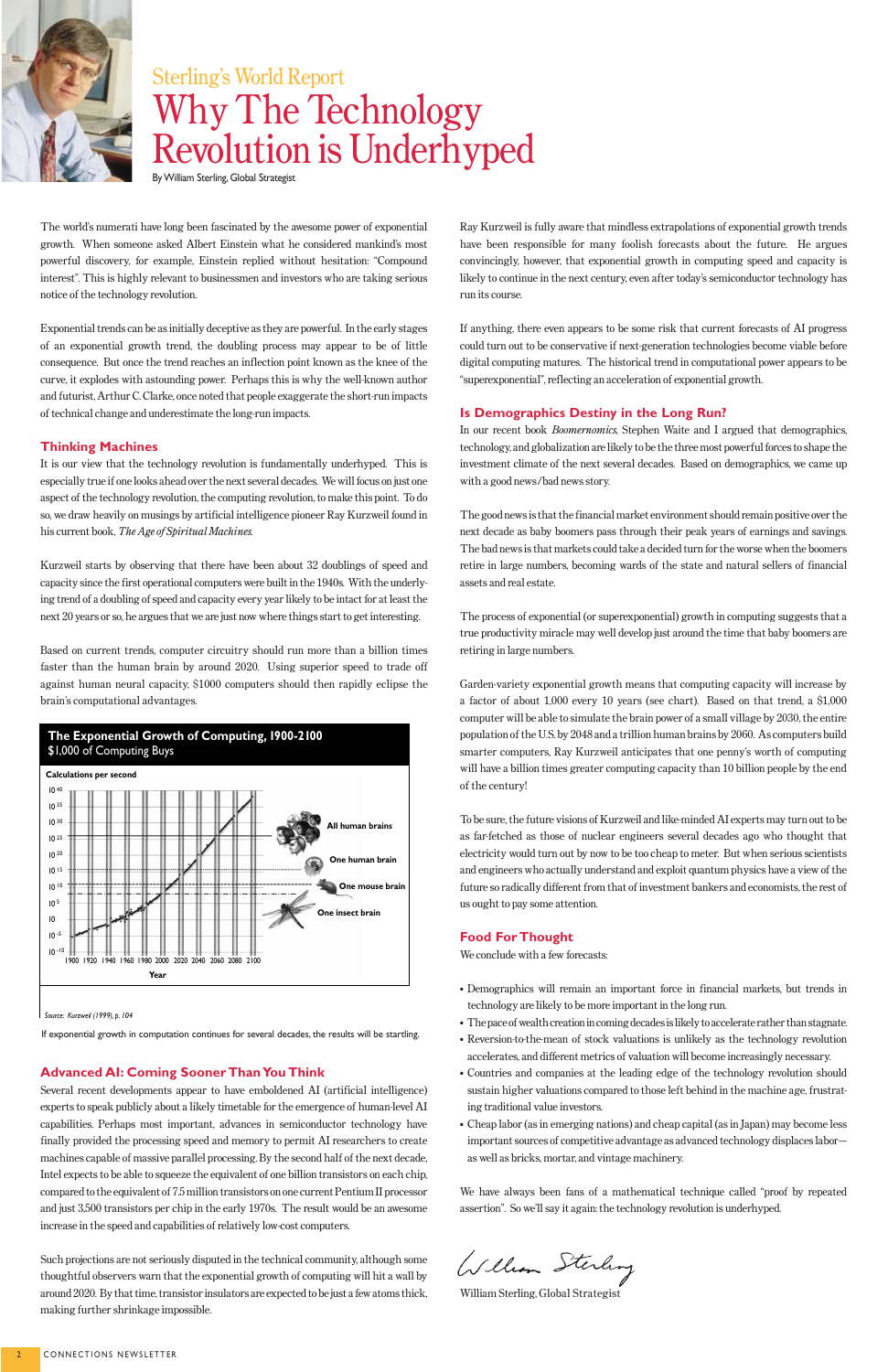### **"Quotable Quotes"**

*Sources: KPMG; Century Makers, David Hillman and David Gibbs; The Globe and Mail; Ontario Environment Ministry; Environment Canada, Statistics Canada; The Economist; Hyatt Hotels; Financial Post; Harpers*

#### ❖ Recommended treatment for minor insect stings and bites: a poultice of baking soda and water. \_\_\_\_\_\_\_\_\_\_\_\_\_\_\_\_\_\_\_\_\_\_\_\_\_\_\_

--------------------------------------

 $\cdot$  Number of mosquitoes a brown bat will eat per day:  $3,000$ 

❖ Lowest costs among G-7 countries of setting up and running a business for 10 years: Canada



❖ Inventors:

# **Compendium**

**Hair Dryer:** Chester Beach

 $\bullet$  All government revenue that came from corporate taxes in 1995: 25.6% In the 1980s: 28%

- In the 1970s: 30%
- In the 1950s and 1960s: **37%**

**Electric Washing Machine:** Alva Fisher

**Paper Clip:** Johann Vaaler **Scrabble:** Alfred Butts

❖ Species of insects native to Canada:

about 67,000

❖ Number of Canadian tornadoes reported per year: about 80

- ❖ 1998 foreign assets owned by Canadians: \$647 billion
- 1998 Canadian assets owned by foreigners: \$971 billion

◆ Ratio of stock analysts' "buy" to "sell" recommendations in the early 1980s: 1 to 1 Ratio in 1999: **68 to 1** 

❖ Average salary advantage that women business executives who are 10-handicap golfers or better hold over non-golfing male colleagues in similar jobs: 30%

- ❖ Profile of the average board member of Canada's 100 largest corporations: male, 58 years old, paid \$31,078 a year.
- ❖ Largest directors' fees: Seagram Co. Ltd at \$86,250 Second largest: Loewen Group at \$78,000
- 

 $\triangleleft$  Homicide rates in 13th century England compared to the 1970s:  $\vert 8: \vert$ 

#### FAC T S & F I G U R E S T O A M U S E , A M A Z E & I N F O R M

**"The transition to Internet computing is the last big architectural change we'll see in computer technology for a long, long time. "**

> **Larry Ellison** Founder and CEO, Oracle Corp. News

- 1 Start with the recommended megawatt increase in the transmission interconnection capacity with the U.S. after the Ontario electricity market is deregulated.  $2000$
- 2 Multiply by the number of kilometres Leith Drury bicycled in the International Triathlon World Championships.  $(x 40) = 80,000$
- 3 Divide by the number of severe corrections of 15%-19% that the U.S. stock market has endured over the past 100 years.  $(+50) = 1,600$
- 4 Take the positive square root of your answer after step #3 above.  $(\sqrt{1,600}) = 40$
- 5 Subtract the number of seconds within which C.I. Client Services aims to answer 90% of your calls.  $(-12) = 28$

**"Every human has a right to have their life as a surprise.We have a right not to be manufactured."** 

> **Dr. Margaret Somerville** McGill University ethicist, speaking on human cloning at the World Science Conference

6 Multiply by the year Gordon G. Thiessen was appointed Governor of the Bank of Canada.  $(x 1994) = 55,832$ 

-------------------------------

- 7 Divide by the number of seasons in a year.  $( \div 4 ) =$ 13,958
- 8 Add 42 to your answer after #7 above.  $(+ 42) =$ 14,000
- 9 Divide by the annual frequency of publication of Connections Magazine.  $(2) = 7,000$
- 10 Divide by the floor number that appears in C.I.'s address at 151 Yonge Street.  $(27) = 1,000$

The final answer is  $1,000$ .

**"There is just no relationship whatsoever between the size of the bank in terms of equity and the profitability of the bank. You don't need mergers for the banks to be able to make money... I just don't buy the argument that their profitability is going to suffer in the absence of mergers."** 

**R.Todd Smith** C.D. Howe Institute, author of *Money in the Bank: Comparing Bank Profits in Canada and Abroad*

**Congratulations** to Helen George<br> **Congratulations** to Helen George<br> **Congratulations** to Helen George<br>
of Ottawa, Ontario and Greg McEachen of **of Ottawa, Ontario and Greg McEachen of Edmonton, Alberta who were the winners from our Winter edition's calculator quiz and draw. Each wins \$250 worth of Harbour Fund units.**

**"If a truckload of toxic chemicals spills somewhere, the money spent cleaning it up is added to the GDP. If nearby residents can no longer use their wells for water, their expenditures on bottled water are added to GDP. If they become sick from exposure to the chemical, their medical costs are added to the official measure of well-being."**

We appreciate the comments, suggestions, and questions that arrive with many of your quiz answers. Keep them coming. Or, feel free to contact us even without a quiz submission if we can help you in any way. We like to hear from you.

**Mike Nickerson** The Sustainability Project, Ontario 1997

**"In the political and economic sphere history appears to be progressive and directional...culminating in liberal democracy as the only viable choice for technologically advanced societies. In the social and moral sphere, however, history appears to be cyclical, with social order ebbing and flowing over the course of generations.There is nothing to guarantee upturns in the cycle; our only reason for hope is the very powerful innate human capacity for reconstituting social order."** 

> **Francis Fukuyama** *The Great Disruption*



*Total 10-year cost of creating and running a business (U.S. = 100)*



#### **Business Costs Less in Canada**

*Sources: KPMG*

**Due to the change in our publication schedule, there is no quiz in this issue. Next time we will have our spring winners and a new quiz.**

**Fax: 416-681-6535 E-mail: connections@cifunds.com**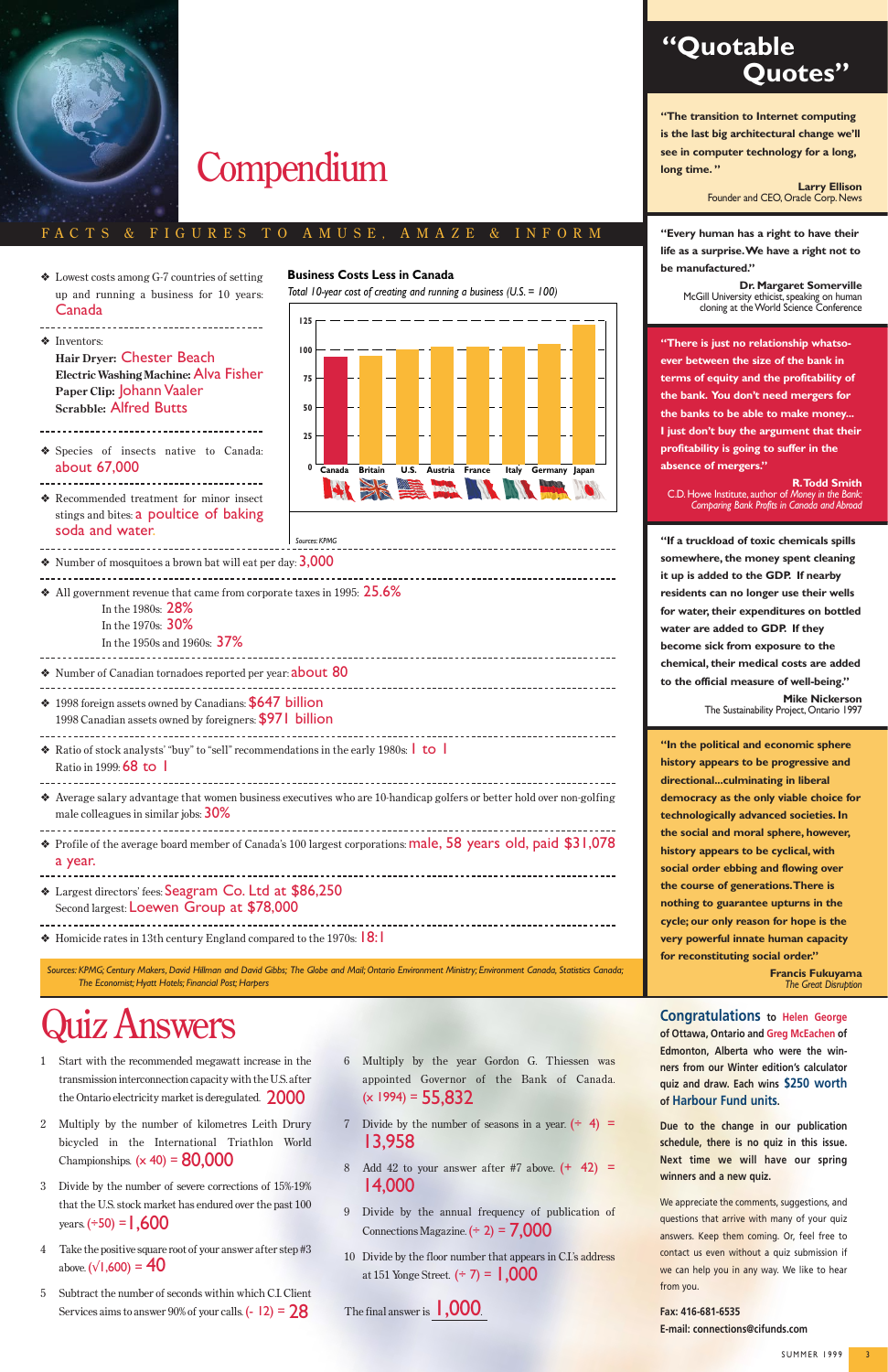#### **Fund Features:**

- Concentrate your investment choices on promising global industries
- Outstanding portfolio advisers with a strong track record
- World-wide diversification for a balanced portfolio

**C.I. Global Financial Services Fund C.I. Global Financial Services RSP Fund**

According to the Society for Worldwide Interbank Financial Telecommunication, US \$2.3 trillion moves through the world's electronic network daily. Three trends will drive the financial services sector in coming years: (1) asset accumulation by "baby boomers" in developed countries, (2) the increasing capital requirements of emerging economies, and (3) globalization of financial services to provide the necessary linkage.

C.I. Global Financial Services Fund taps the growth of financial services on a global scale. This highly-diversified investment universe includes commercial

and savings banks, money management companies, insurance companies, brokerage firms, credit card issuers, and mortgage lenders, as well as other finance-based businesses with a total world capitalization of US \$2.1 trillion.

#### **C.I. Global Telecommunications Fund C.I. Global Telecommunications RSP Fund**

Worldwide growth of the telecommunications business is powered by strong factors: multiple uses such as phone lines carrying cable TV signals and enabling computers to interconnect; upgrading of analog copper wiring with digital fiber-optic lines; and the explosive telecommunications growth in developing nations.

Emerging economies will invest billions of dollars to upgrade their telecommunications technology to the level of developed countries. For China to equal the telephone penetration of Canada, it would have to install nearly 600 million telephone lines.

C.I. Global Telecommunications Fund is well-positioned to profit from the global growth in telecommunications. It invests primarily in the securities of companies which develop, manufacture, or sell telecommunications services or equipment. Its global orientation provides substantial diversification and an extensive selection.

#### **C.I. Global Health Sciences Fund C.I. Global Health Sciences RSP Fund**

An aging population in developed countries, a demand for health services in the developing countries, and an increasing requirement for cost-containment in health services are combining to create dramatic changes in global health care. C.I. Global Health Sciences Fund is poised to help investors benefit from the future growth in this exciting new area.

Morgan Stanley estimates the global capitalization for health sciences to be

\$1.0 trillion. Of that, 55% is in the U.S.; 34% in Europe; yet only 11% in Asia and Latin America where global population growth is expected to be greatest. C.I. Global Health Sciences Fund may invest in companies anywhere on the globe, and this flexibility widens the Fund's

investment universe and opportunity.

#### **C.I. Global Technology Fund C.I. Global Technology RSP Fund**

Technology is booming. Global technology spending is accelerating to \$3 trillion this decade—four times higher than in the 1980s.This provides a broad, diverse market in which to make sound investments.

Technology stocks have been among the top performers of all companies this century (IBM, Bell, Xerox, Microsoft, Intel). Investment in the early stages of any of these companies would have paid off handsomely.

Our innovative C.I. Global Technology Fund offers investors the opportunity to participate in the technological leaders of the 21st Century. It is highly diversified, choosing stocks from the most promising technology subsectors. It is global, accessing markets throughout the world. It is flexible, investing in stocks with market capitalizations of all sizes.

# C.I. Global Industry Funds



*Source: The Yankee Group*



*Source: The New Economy, Dr. Ed Yardeni; yardeni.com \*Producers' durable equipment spending for computers \*\*Personal consumption expenditures for computers*





#### **World Health Facts**

*Source: World Health Organization*

- Life expectancy in the world's most developed countries: **78 years**
- Life expectancy in the world's least developed countries: **43 years**
- Proportion of the world's population without regular access to treatment of common diseases and the most needed essential drugs: **1/2**
- Increase in population aged over 65 in the developing world during the next 30 years: **200 to 400 per cent**

### Focusing on Promising Global Industries

When you invest, you want your money to work hard for you. Wouldn't it be nice if you could target those global economic sectors that are expected to perform most favourably? You can. C.I.'s global industry funds give you the power to invest in specific global industries according to world economic events and your investment goals.





**NEW!**



**NEW!**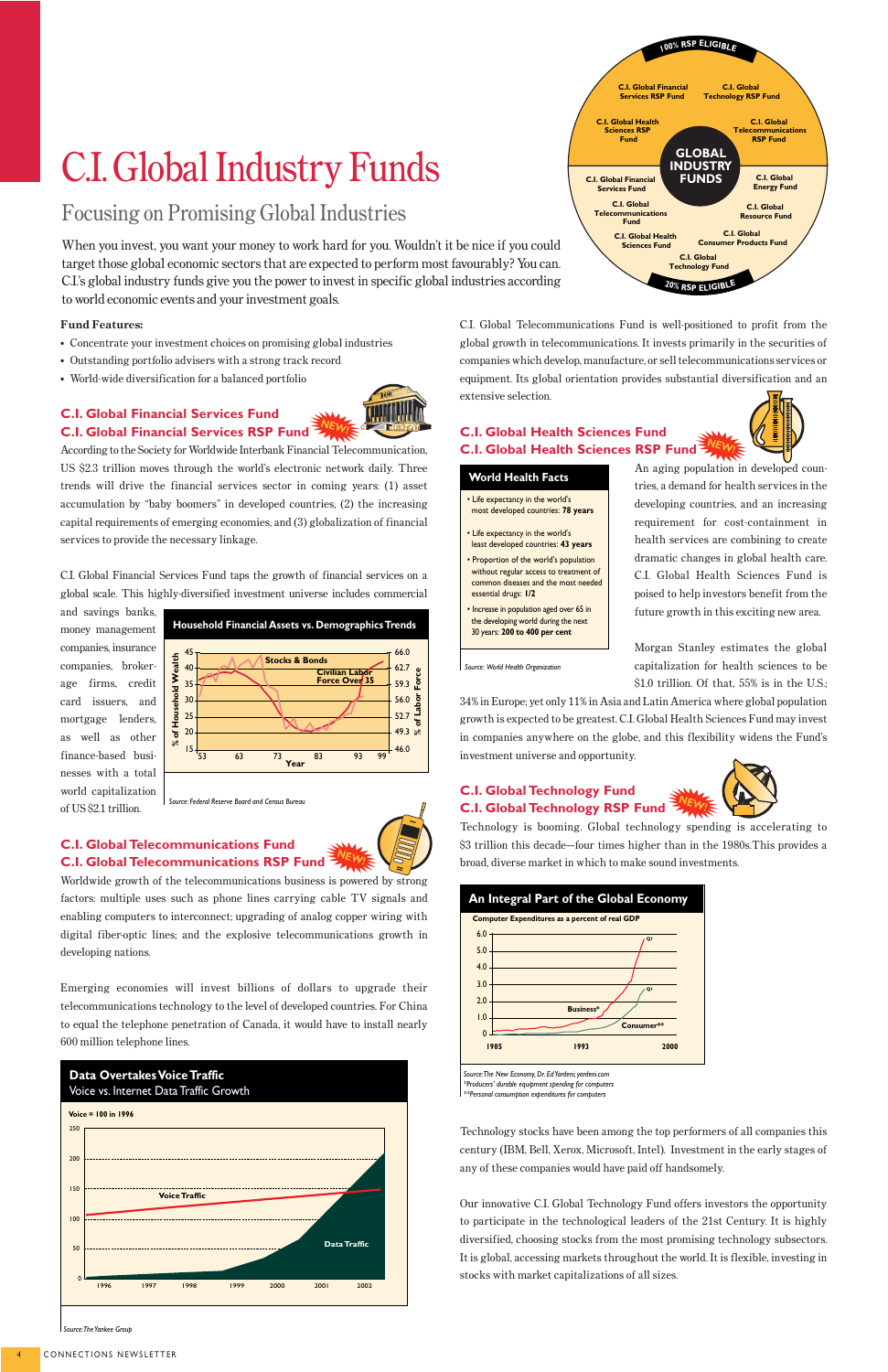

Consumer products fulfil basic, recurring needs such as eating, drinking, and personal hygiene that cross all geographical and cultural boundaries. The number of people all over the world who can pay to meet such needs is dramatically increasing.

This rising demand makes a compelling argument for investing in the stocks of companies whose products and services are used again and again—through C.I. Global Consumer Products Fund.

#### **C.I. Global Resource Fund**

The engines of global



resources, and the supplies are limited. This increasing demand on a decreasing supply offers the potential for significant valuation and price increases, making natural resources a very attractive investment opportunity. The table shows the World Reserve Life Index,

the years remaining of both measured and indicated reserves of selected metals, using currently economic mining methods. The calculation is based on dividing world reserves by the world production rate for 1992.

Invest in the raw materials required for continuing global growth with the C.I. Global Resource Fund.

#### **C.I. Global Energy Fund**

An investment in energy is an

investment in the future because all energy use from all sources except nuclear is projected to grow substantially. For example, by 2015, oil con-

sumption is expected to increase by 50% above 1995 levels.

Natural gas is expected to have the highest growth rate among fossil fuels, from 55% of oil consump-

tion in 1995 to 66% of oil consumption in 2015. Renewable energy sources such as geothermal, wind, and solar will provide about 8% of the projected growth in energy demand over the next two decades.

The C.I. Global Energy Fund—Investing in the World's Future

**Talk to your investment adviser today about C.I.'s global industry funds: powerful industries, proper diversification, premier fund management.**

#### **World Energy Consumption** by Fuel Type, 1970-2015

*Source: Energy Information Administration, U.S. Department of Energy*



**World Reserve Life Index**

*Source: World Resources 1996-97, World Resources Institute* 

|               | (Years)        |
|---------------|----------------|
| Aluminum      | 207            |
| Copper        | 33             |
| Iron Ore      | 152            |
| Lead          | 23             |
| <b>Nickel</b> | 59             |
| Zinc          | 20             |
| Mercury       | 45             |
| Cadmium       | 17             |
| Tin           | 4 <sub>1</sub> |



Recent and projected per capita GDP increases for both the industrial and developing econ

As I explained in my previous article on estate planning (Winter 1999 Connections Magazine), one of the benefits of having a will is being able to choose the person who will administer your estate after your death. (In Ontario, the name "estate trustee" has been introduced as an alternate way of referring to the executor.) Estates lawyers are frequently asked for advice on choosing an executor. Here are some points to ponder:

- 1. The best choice of executor is someone who knows you and your family and has good business sense. Sometimes, no one person fits that description and the appointment of two or more persons as co-executors may be necessary. At a minimum, choose someone who knows his or her own limitations and who will hire a professional to assist him or her when complex issues arise.
- 2. When your will makes an outright distribution to a single adult beneficiary (a spouse or adult child, for example), simplicity might dictate that the beneficiary be your first choice as executor.
- 3. Before signing your will, speak to the person you wish to appoint to ensure that he, she, or they will be able and willing to act for you. Remember, the role of executor is primarily a burden, not an honour. If you have ever had occasion to act as an executor, you will recognize the wisdom in this statement.
- 4. If your estate must be administered over an extended period of time, you would be wise to choose someone who is likely to survive to the end of that period. Better still, choose an alternate executor against the contingency of your first choice being dead or incapacitated (either before your death or after your death during the course of the administration), or perhaps being unwilling to act due, perhaps, to a change in circumstances since having agreed to act.
- 5. In most jurisdictions, there is no limit on the number of executors you can appoint. Remember, however, that two executors means the possibility of deadlock. If there are three or more, you will have to decide how decisions are to be made: unanimously, by majority, by majority with a specific executor having a veto, etc. The more executors you appoint, the more difficult it will be for them to meet, discuss, and agree on a particular course of action or sign necessary documents. (When you have several adult children and one of them is the obvious choice, you may be concerned that appointing that child as sole executor could cause ill feeling among the others. Remember what was said above about the burden of the executorship. Your other children may well consider themselves fortunate not to be appointed. Talk to them about it.)
- 6. Choosing an executor who lives at a distance from the estate assets or from the beneficiaries can be a problem. Persons who live outside the province may be obliged by the court to post a bond (an insurance policy, in effect, against possible misconduct).
- 7. Beware of potential conflicts of interest. For example, if you are in a long-term business relationship with another person, you may be inclined to choose that other person as executor (if not as primary executor, then possibly as a first alternate after your spouse). That can place your business partner in an unten-



able position if he or she is required under a business agreement with you to buy out your interest in the business after your death. How can your business partner be both a buyer and a seller?

- 8. In some cases, appointing a professional trustee (that is, a trust company) is the best answer, whether as the sole executor or jointly with others. That is particularly true when the estate is so large and complex that it would place a heavy burden on an individual.
- 9. You can appoint a separate executor to deal with specific assets. For example, if you have an important collection of literature, music, or art, you may wish to appoint someone knowledgeable in the field to handle the disposition of that asset.

While these points are important to keep in mind when choosing your executor, remember that everyone's situation is different. The best advice I can give is to discuss this matter fully with your estates lawyer before making a decision.

*Guest contributor Barry Corbin is a partner with the Toronto law firm of Borden & Elliot, practising in the areas of estate planning, estate administration, and the mediation of estate disputes.*

### Choosing an Executor By Barry S. Corbin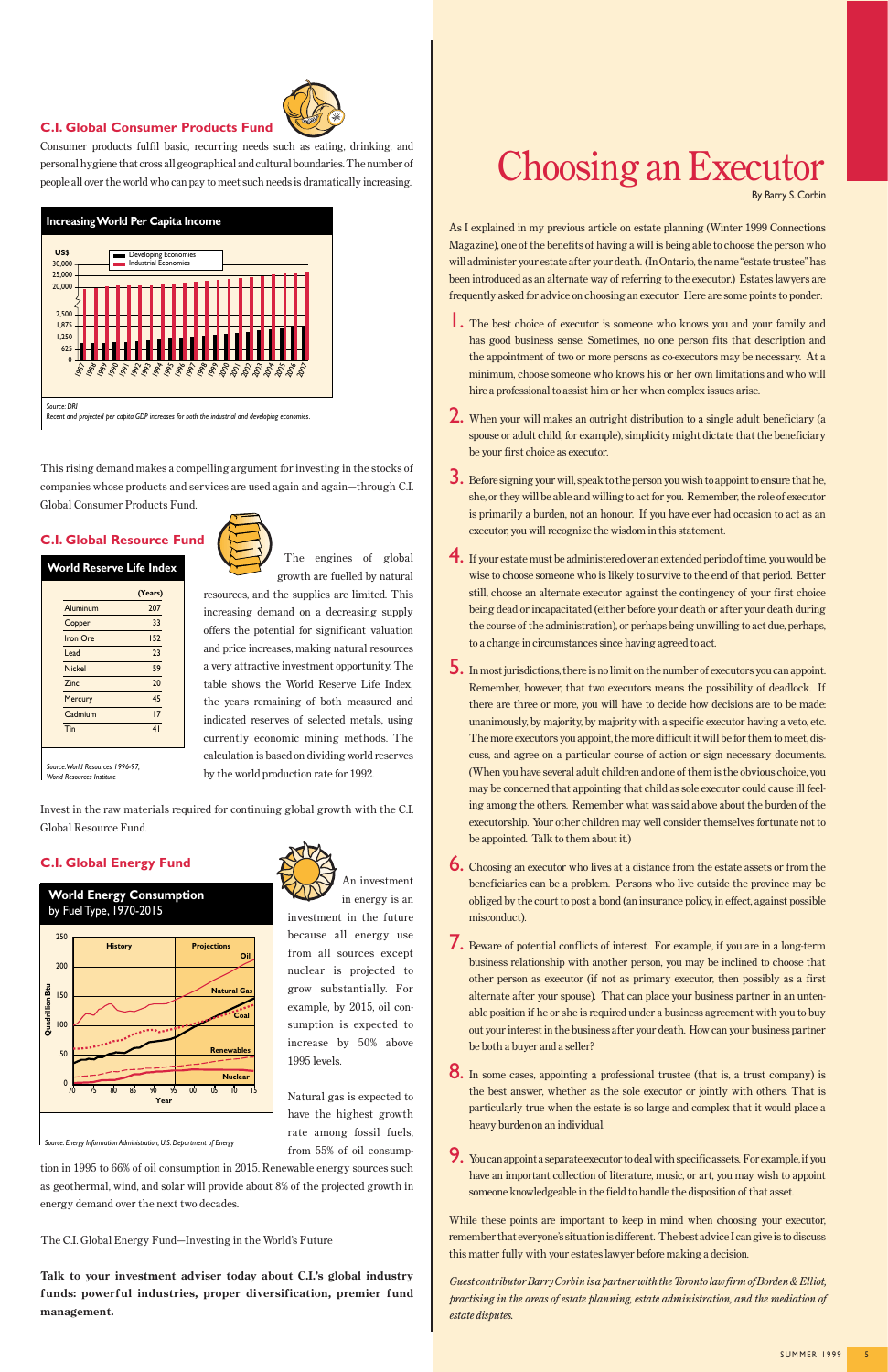**"Where am I going to find the money?" "Does this mean more paperwork?" "Don't I need to focus on my household finances first?" "Won't an automatic investment plan lock me in?" "Isn't there too much volatility in the markets right now?"**

Sounds familiar. Wouldn't it be nice to find a simple, proven approach to investing that keeps you on the right path even when market volatility occurs? You have.

#### **Consider the Pre-Authorized Chequing (PAC) plan at C.I. Mutual Funds:**

A PAC plan is simply an agreement between you, the investor, and C.I. to automatically and regularly withdraw a fixed amount from your chequing account to purchase units in the fund(s) of your choice. This simple plan contains some of the most powerful tools available for personal financial management. The savings advantages of paying yourself first, the power of compound growth, and the volatility reduction of dollar cost averaging are just some of the built-in benefits of a PAC.

**Tough Question:** Where am I going to find the money?

**Tough Question:** Don't I need to focus on my household finances first?

**Good Answer:** One of the most powerful features of a PAC plan is that you start paying yourself first. The regular purchases of a PAC plan are a painless way of developing an investment discipline. You may be pleasantly surprised by the investment strength you can accumulate when you combine the longterm power of compounding, the regularity of PAC plan purchases, and our management expertise.

**Tough Question:** Isn't there too much volatility in the markets right now?



**Good Answer:** The only certainty in investing is that markets will fluctuate. Dollar cost averaging, a key component of a PAC plan, can help reduce the impact of market volatility and provide reassurance through choppy periods.

Although the many benefits of a PAC plan apply to any investment amount, the C.I. PAC plan is particularly well-suited to first time investors. Because C.I. requires no initial deposit, you can begin to pay yourself first with as little as \$25 per month.

**Tough Question:** Does this mean more paperwork?

**Good Answer:** A glance below at the PAC section on our consolidated application should convince you of our "less is more" philosophy when it comes to paperwork.

#### **Good Answer:** Credit card debt and high

interest loans should, of course, be priorities. But any household budget should also include a strategy to increase assets. The manageable purchases of a PAC plan can go a long way toward tipping the balance sheet in your favour.

**Tough Question:** Won't an automatic investment plan lock me in?

#### **Good Answer:** You can choose:

- An investment schedule anytime from twice a month to once a year.
- To hold or stop any or all purchases with one business day's notice.
- To change the purchase amount, and the choice of funds, with two business day's notice.

Because you are contributing the same amount bi-weekly or monthly, a PAC plan buys more units when unit values are falling and less when they are rising. This strategy can often lower the average cost of investments. Of course, if you have lower costs coming in, you will have more profit going out.

A PAC plan can convert volatility to opportunity. With a PAC plan, you can now use market downturns to lower your costs and take advantage of bargain prices. PAC plan holders are more likely to see short-term trends as temporary and less likely to sell into weakness. When fluctuations occur, you are more likely to keep your investments invested.

The chart above compares the results of investing \$10,000 in a lump sum purchase versus investing the same amount gradually, using a PAC plan strategy.

**Easy Question:** Where can I find more information about a PAC plan with C.I. Mutual Funds?

**Good Answer:** You can call our Client Services Department at 1-800-268-9374 or ask your Financial Adviser for information on this great service. Our website (www.cifunds.com) provides insights into every aspect of our funds including daily prices, account access, and free automatic e-mail service. To see the advantages of a PAC for yourself, check out our PAC analyzer in the Investment Tools section of www.cifunds.com.

#### **A PAC at C.I.: Simple, accessible, and flexible.**









### Good answers to some tough investing questions Automatic Investing at C.I.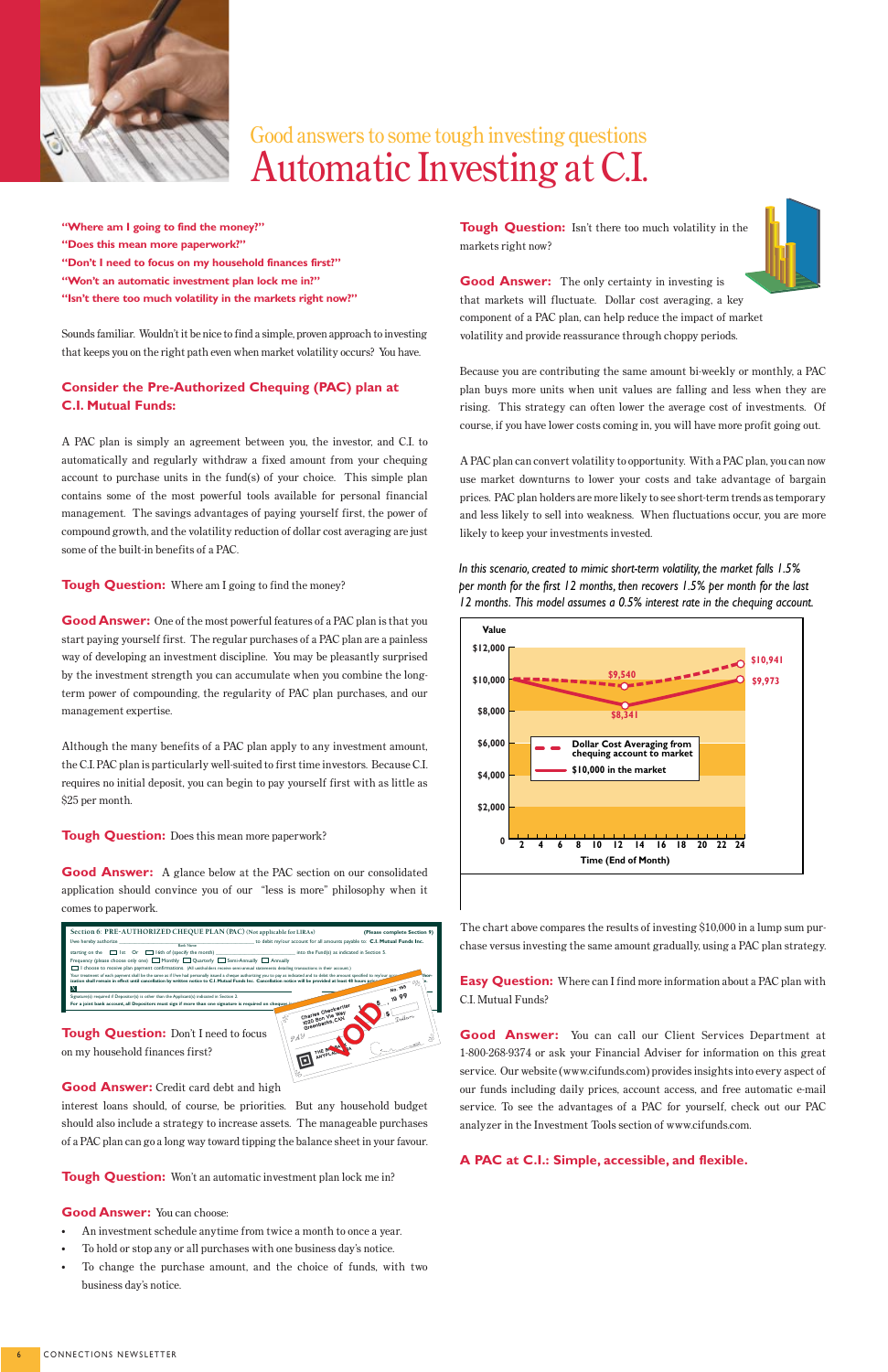Building your investment portfolio is one of the most important financial decisions you will make. Mutual funds may help bring strength and diversity to that portfolio, and they offer several advantages:

- **Professional money management.** Professional portfolio advisers have the skills and time to do the research required to make informed investment decisions. They also have access to information not readily available to the average investor.
- **Diversification.** This is the investment equivalent of not putting all your eggs in one basket. Because investment values are constantly changing, owning different investments may provide better long-term returns because the investments that increase in value compensate for those that don't. A mutual fund may contain 40 or more different investments and is a simple way to diversify.
- **Accessibility.** You can redeem your mutual fund investment at any time, although sales charges may apply. Other investments, such as stocks, bonds, gold, real estate, gems, or art, may require you to find a specific buyer before you can sell.
- **Recordkeeping and Reporting.** Mutual fund companies use sophisticated recordkeeping systems and send you regular financial statements, tax slips, and reports.

There are many funds to choose from within the C.I. family. Here are three general guidelines to help you make the right choices in consultation with your investment adviser:

• Decide on your investment objectives. Do you want steady income, an increase in your capital, or a combination of both? Income funds provide steady income, equity funds are designed to provide an increase in capital, and balanced funds provide a bit of both.

For example, if you are younger, your objectives may include investing for your children's education, a new home, or retirement. These objectives usually call for equity investments that provide a long-term increase in capital.

If you are near retirement, you may require both current income for now and capital growth to provide income later. These objectives usually call for a combination of equity and income investments.

• Decide when you will need the money. The number of years before you will spend your investment determines your investment horizon.

If you plan to buy a house within five years, your horizon is relatively short.



If you are investing for retirement in 20 years, your horizon is much longer. Even in retirement, though, you won't need all your money on the day you retire. Because you may live for 20 years after retirement, your total horizon may be 40 years and part of your investment should be managed with this in mind.

When it comes to investing, time is definitely an asset. For equities which can fluctuate significantly over the short term, a long-term strategy is best to make sure you are invested during market upswings to decisively increase your capital.



• Decide on your tolerance for risk. One risk that affects all investments is inflation risk. If inflation is at an annual rate of 3%, a "safe" investment that guarantees a 3% return is not growing at all, and a "safe" investment that guarantees a 2% return is putting you farther behind every year.

> Generally, higherrisk investments have the potential for higher returns, and the longer your investment horizon, the greater risk you can tolerate. But returns are not the only yardstick for a successful invest-

ment. An investor who checks fund prices every week and worries when investments temporarily lose some value has a low tolerance for risk and might be more comfortable with money market funds, bond funds, or equity funds that aim for low volatility.

An investor who is willing to take on more risk might prefer a higher proportion of equities, or a regional focus such as an emerging market fund that has the potential for higher returns. Over the longer term, equities have historically

provided the greatest returns, although their short-term volatility risk may also be the greatest. If you think you might need short-term access to your investment, however, a more conservative investment, such as a money market fund, will likely be less volatile.

In consultation with your investment adviser, you can build a portfolio tailored to your specific investment objectives, horizon, and risk tolerance. The nearby hypothetical portfolios represent sample investment programmes based on these variables.

The C.I. family of funds contains all the investment choices you need to build a finely-tuned investment plan that will satisfy your financial goals.

| \$10,000 after The Effects of Inflation |                 |        |        |        |        |        |        |
|-----------------------------------------|-----------------|--------|--------|--------|--------|--------|--------|
| <b>Inflation Rate</b>                   |                 |        |        |        |        |        |        |
|                                         | Years           | 3%     | 4%     | 5%     | 6%     | 7%     | 8%     |
|                                         | 5               | \$8590 | \$8150 | \$7740 | \$7340 | \$6960 | \$6590 |
|                                         | $\overline{10}$ | \$7370 | \$6650 | \$5990 | \$5390 | \$4840 | \$4340 |
|                                         | 15              | \$6330 | \$5420 | \$4630 | \$3950 | \$3370 | \$2860 |
|                                         | 20              | \$5440 | \$4420 | \$3580 | \$2900 | \$2340 | \$1890 |
|                                         | 25              | \$4670 | \$3600 | \$2770 | \$2130 | \$1630 | \$1240 |
|                                         |                 |        |        |        |        |        |        |







# Building Your Portfolio